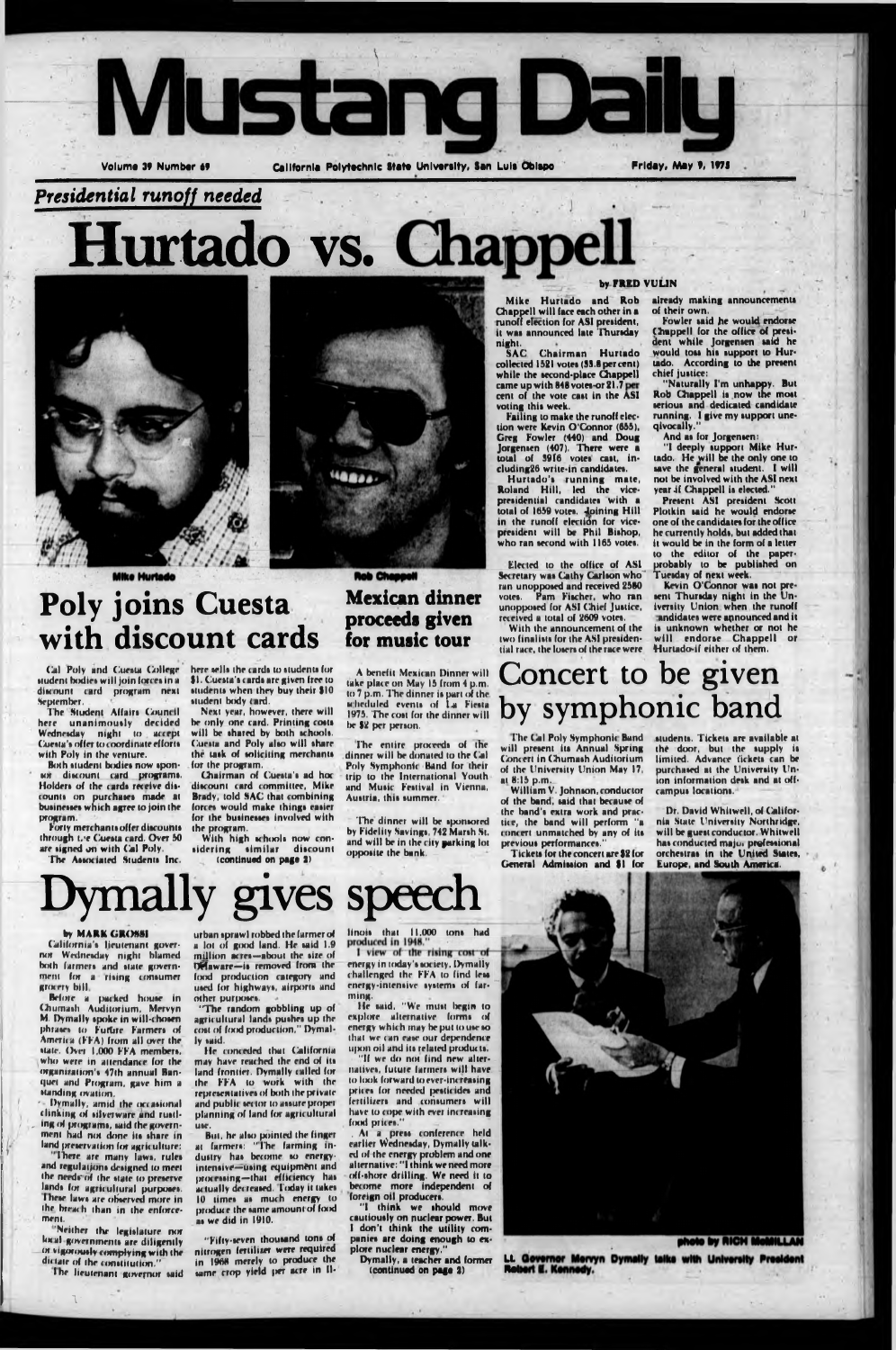Priday, May 9, 1975

## *r* **Bike theft**

#### Editor:

On Tuesday, May 6th, at about 6:30 p.m, I returned from my class to find that my bikr had been stolen from the bike rack between Science B-05 and the Electrical Engineering building, I suppose most people woud simply write this type of occurance off as a common event on today's college compuses, but my feelings about this inridrnt go deeper than that and I would like to share them with you.

To make a plea now lor thr return of my bike would seem fruitless to most, but I will end by asying this. If the person or persons who stole my bike are now reading this, and if it it pouible that any decency is left within them, please make an effort to return my bike. Please call 544- 7147, no questions asked. If for

nothing else do it for the sake of restoring one person's faith in humanity and give me the opportunity to one day leave Gal Poly with the tame type of high respect I had for it when I came here 2 and one half years ago. Give a guy back a little peace of mind.

I came to Gal Poly 2 and one half years ago with the strong belief this campus and its student body had a basic decency and respect for others somehow unique from most other college camputes. I'm sorry to say now that my feelings toward» Cull Poly have changed. I realize that it is unfair to judge the entire campus on the basis of this one occurance, but my feelings towards such immaturity and disrespect for individual property do not dictate otherwise.

1 wai very disappointed to read the editorial in which you disposed your opinion on the qualifications of the ASI electorates. It conveyed an attitude which I felt to be very unhealthy. The value judgments, which you made, were primarily concerned with initiating an effect regardless whether the reader would concur if he had the same information, which you claimed to have, to base his own opinion . independently. In my judgment, this was cheap. What you expressed was to me an obvious opinion, which you used as a tool to sefiously cripple the campaigns of some very fine people. This is mud-slinging.

### Ken Jenny **Bad job**

#### Editor:

stair senator, addressed himself to topics ranging from the South Vietnamese refugees in California to the educational system in America. In a personable voice the lieutenant governor answered affirmatively when asked if he disagreed with any pans of the governor's budget.

After the press conference Dymally toured the Cal Poly cunpus. Being a teacher himself, he said he always has been interested in higher education.

I believe that it is (air to say responsibility tends to have an intoxicating effect upon its bearer. The damage is done but I hope that you will act more soberly in the future.





N <del>deem't both</del>er me <del>anymore—</del>!'m weed to your

As the University's share in the celebration of our nation's 200th birthday, we will look both to the past for a belter understanding of our values and how they were formed and to the future for increased insight into the directions America is traveling.

Jon Ericson, dean of thr School of Communicative Arts and Humanities, said of the series: "The exhibits, together with





2-DA) **Friday, May 9 11am -7:30pm CHICKEN FRIED STEAK with vagatabla rloa or potato« garlic broad choice of aoup or aalad 11.69**

**In bulk and** *f,*



# Bicentennial **programs set approvai**

# **Dymally gives talk to FFA**

#### (continued from page I)

"Super Team Competition" with events of track, weight lifting, cycling, swimming, end running an obstacle course will be May II and May IS.

building. The cost is \$7.50 per team.

KODAK FILM

"I don 't agree with Gov. Brown on all the cuts he's made," Dyaml. ly said. "But he's not necessarily upset because I do. I like to disagree without being disagreeable."

**"I** think," Dyamily said, **"we** should strive to change the traditional manner of educating. We're not meeting the needs of the students. I think a little more involvement with the community is called for."

# Discount cards get

#### **X** (continued from page 1)

#### by DAVID RICH

The. last three lectures in a series sponsored by the School of Communicative Arts and Humanities commemorating the Bicentennial will be presented next week.

It will also be the last week to view two Smithsonian sponsored exhibits titled "Manuscripts of the American Revolution" and "The Hand of Man on America."

President Robert E. Kennedy said of Cal Poly's commemoration of the Bicentennial:

#### the film and the lectures, introduce the Bicentennial theme to be developed throughout 1975 and 1976: A past to remember • A

future to mold." May 12 at 7:80 p.m. in Agricultural Engineering Rm. 129, attorney Harry Woolpert will lecture on the "First Amendment Freedoms." */*

Woolpert, former instructor at College of the Desert, Cuesta College and Cal Poly, is an attorney in San Luis Obispo. He has degrees in both law and political science from the university of California at Los Angeles.

Dr. Page Smith will lecture on May 14 and May 15. On May I4at 7:50 p.m., he will speak in the Cal Poly Theatre on "Jefferson and Revolution." Dr. Smith will speak on "The American Revolution as a People's Movement" at 11:10 a.m. in the University Union Rm. 220.

Dr. Smith is the author of numerous books including "James Wilson", "Founding Father" and "Daughter of the

#### (continued on page 3)

ated with Reader's Di  $\overline{a}$ 

MSCLAIMER: Advertising material is<br>rinted herein solely for informational<br>urposes. Such printing is not to be<br>onstrued as an express or implied en-<br>prement or verification of such com-<br>nercial ventures by the Associated<br>tu

Building. 546-4682.<br>Published five times a week during the<br>school year except holidays and exam<br>periods by the Associated Students, Inc.,<br>California Polytechnic State University.<br>San Luis Objepo, California. Printed by<br>the

programs there has been fear that merchants would be fed up by s flood of discount seekers, all bearing different cards.

The unanimous vote Wednesday came after Brady assured SAC only the card would be presented to each Cuesta student body member.

Some of the representatives wondered how they could justify selling the card for \$1 while Cuesta students would receive the exact same card for free.

Because of this, SAC amended the motion to joifi in the program.

With the approval of the joint discount card program with Cuesta College, the sale of the ASI discount cargs will be decided at a later date.

There has been speculation that SAC may decide to also give the card away for free next year, according to several of the representatives.

#### Track and field events to test



Five-man teams will test their strength and endurance the second and third Sundays in **May-**Students wishing to be part of this should sign-up at the Intramural Office, Rm.  $104$  of  $\frac{108}{100}$ Men's Physical Education

**KINKO'S**



MAT'S ALIGNMENT BERVICE **VW Whaal Alignment** and **Brake Service** 

**Ouarantaad Work 643-6737**

**1186 Monterey Street** 

*)*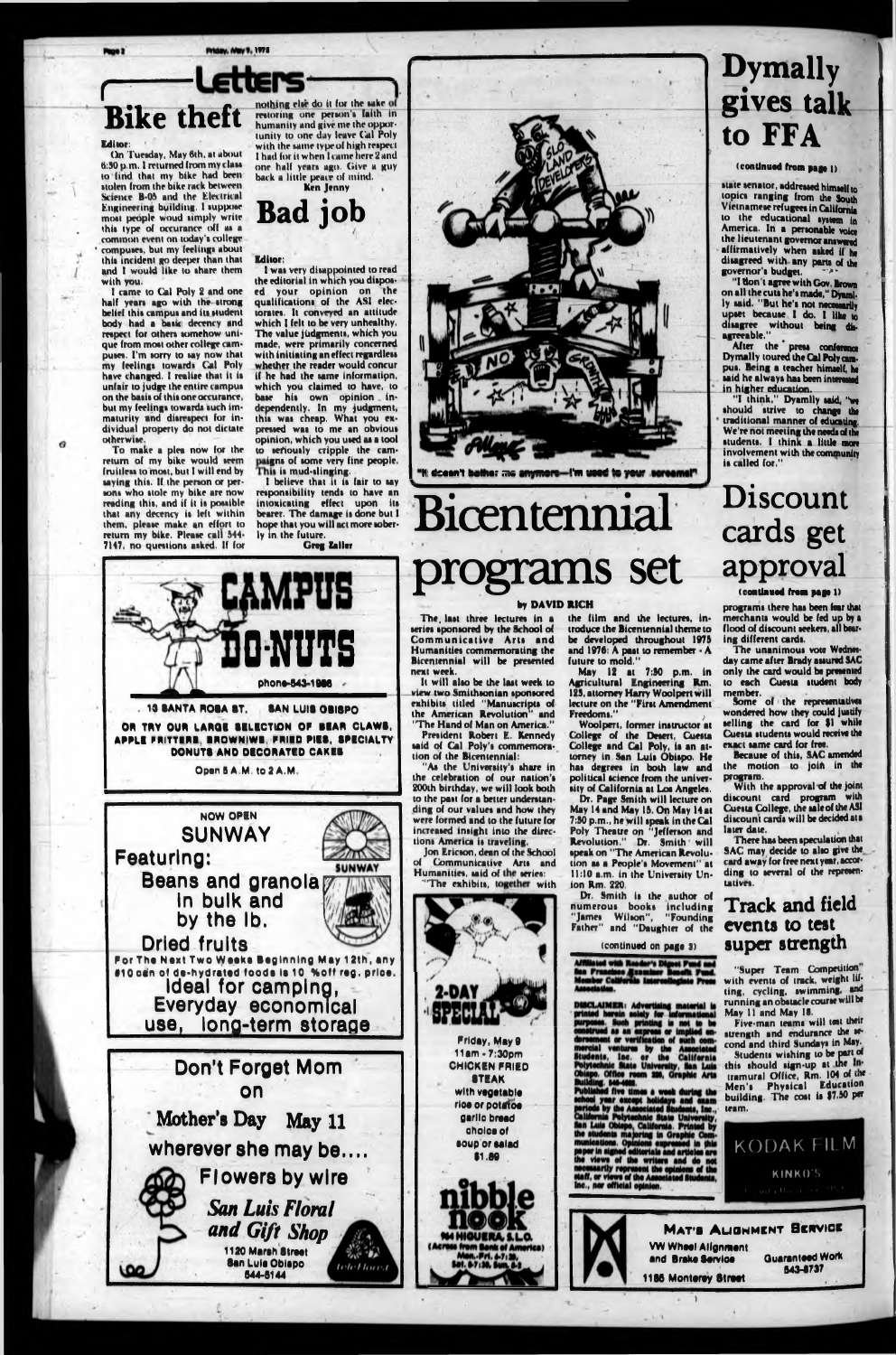The conference will feature top management personnel giving presentations and exhibiting displays related to plastics in the environment.

Open to all faculty, students and staff, admission is free for the two day meeting. The symposium will be from 9 a.m. to 4 p.m. May 29, and from 10a.m. to4 p.m. May so.«

A slide show titled 'Posterizing in Chumash Auditorium at 12:13 p.m. May 21. Sponsored by the School of Architecture and Environmental Design, the show was originally presented during Poly Royal and blends color manipulation and architectural images.

Roller skating party plans will be disc ussed at the May 13 meeting of PALS, a student community service club here. The party is scheduled for May 17.

A teeter totter marathon, sponsored by Alpha Phi sorority, is now in progress in the University Union Plaza to raise money for the Cardiac Fund.

The meeting will be at 7:30 p.m. in the Ag Building, Rm. 216.<br>If you cannot attend the meeting. you cannot attend the meeting, sign up for roller skating with Janet Albee in University Union, Rm. 217.

Los Camperos Mariachis will perform at a free concert in the gymnasium of the Valley Road Campus of Arroyo Grande at 8 p.m. on May 12.

This 12-man group creates an authentic sound of Old Mexico. have made famous

#### Admission it free.

The marathon begun at 6 a.m. Wednesday and will continue until 10 a.m. Sunday. The sorority hundred hours during this time. plans to complete a total of one The teeter totter was built and givenjo Alpha Phi by Phi Rappu Psi (ruternity.

A new sorority on campus Alpha Phi has 32 girls participating in the marathon. Each girl will contribute six hours on the teeter loiter, usually riding for one hour shifts.

Theater, as Shakespeare knew it — with the artist creating , the illusion of the scene will be presented at Chumash Auditorium.

### Mexican music

presented by Rena and Stanley Waxman, veterans on the stage, in "Miracle at Midnight" will be films, oh radio and television, at the May 16, 7:30 p.m. performance.



**Jan« Kennedy, member of Alpha RM sorority, paaaae teeter tottering houre by studying for an exam, photo by OIL ROCHA**

# **Sorority sponsors 100 hour marathon**

Nominations for the 1975-76 Science and Mathematics Council chairperson and secretary will be taken at meetings Tuesday, May 13 and Monday, May 19 in Rm. 217Q of the University Union. Interested persons are encouraged to attend the 6 p.m. council meetings,

The girls are raising the money by having people make a pledge of a minimum of one cent per hour. Half of the money will be contributed to the Cardiac Fund and (he remainder will go to the sorority.

Promised Land: Women in American History.

*24* hr

# **Campus news**

The 4th annual plaatica symposium sponsored by the Industrial Technology department and the student chapter of the Society of Plastics Engineers, will be held May 29-30.



wish to participate should contact Bev Blaswich (at 544-6419) by May 13.

The two Smithsonian exhibits can be seen in the University Union through May 16, "The Hand of Man on America" is a photo exhibit by David Plowden. Plowden says of his work:

The public is invited to attend. Admission will be 91 for Cal Poly students and 92 for all others.

**C** for a **very thick, - fluty n full Boston ferni/4.99 Piggybacks/3.99**

Larry Hyland, student chairman of the Fine Arts Committee, says the Waxmans are two persons who appear on an empty stage, without benefit of costumes or props. With their own charisma they transport the audience into a . world of illusion.

Besides the Waxman's public appearances, they have served as teachers on the Chapman College World Campus Afloat and have produced a book of three one-act plays.

Sign-ups for the intramurals table tennis tournament will be taken until Tuesday, May IS in the intramurals office Rm. 104 of the Men's Gym. The tournament, scheduled for Sunday, May 18 at I p.m., is open to all students. The events include women's singles, men's singles and coed doubles.

A Mother's Day Coed Bike Rare will be held on Sunday, May II. participants, who should sign up in the Intramurals office, will meet in front of the Men's Gym for the race. There is no fee.

### Bicentennial lectures

#### (continued from page 3)

The Environmental Sciences and Engineering Club (ESEC) of Cal Poly was admitted as a student chapter of the Air Pollution Control Association (APCA). ESEC, the second student chapter to form under APCA, will be installed in the association on May 13.

Reine J. Gorbeil, chairman of the West Coast section of the APCA, will make the official installation, which will be held in Room 219 of the University Union at 7:90 p.m.

He was awarded the Bancroft prize for his two-volume hy on Joh received a Ph.D. from Harvard liography John Adams. He and has taught at both the University of California at Los Angeles and the University of California at Santa Cruz. Smith is currently the staff historian for the people's Bicentennial Commission.

The Cal Poly Wives Club will be sponsoring at P.H.T. (Pushing Hubby Through) graduation ceremony on June 8 at 2:30 p.m. in the Chumash Auditoriom. The wives of graduating seniors who

"As a photographer I have tried to express my deep distress over

our appalling indifference and our misplaced priorities. I have tried to show on the one hand what we are capable of and, on the other, what we are doing."

The second Smithsonian exhibit, titled "The Manuscripts of the American Revolution," is made up of S3 documents and letters of historic value. They provide a view of many of the events of the Revolutionary War period and end with the election of George Washington.



*Htuém 'é S\*U*

Ne Higuera St. Hower Stand

**your choioe of two for \$ 9.00**

V